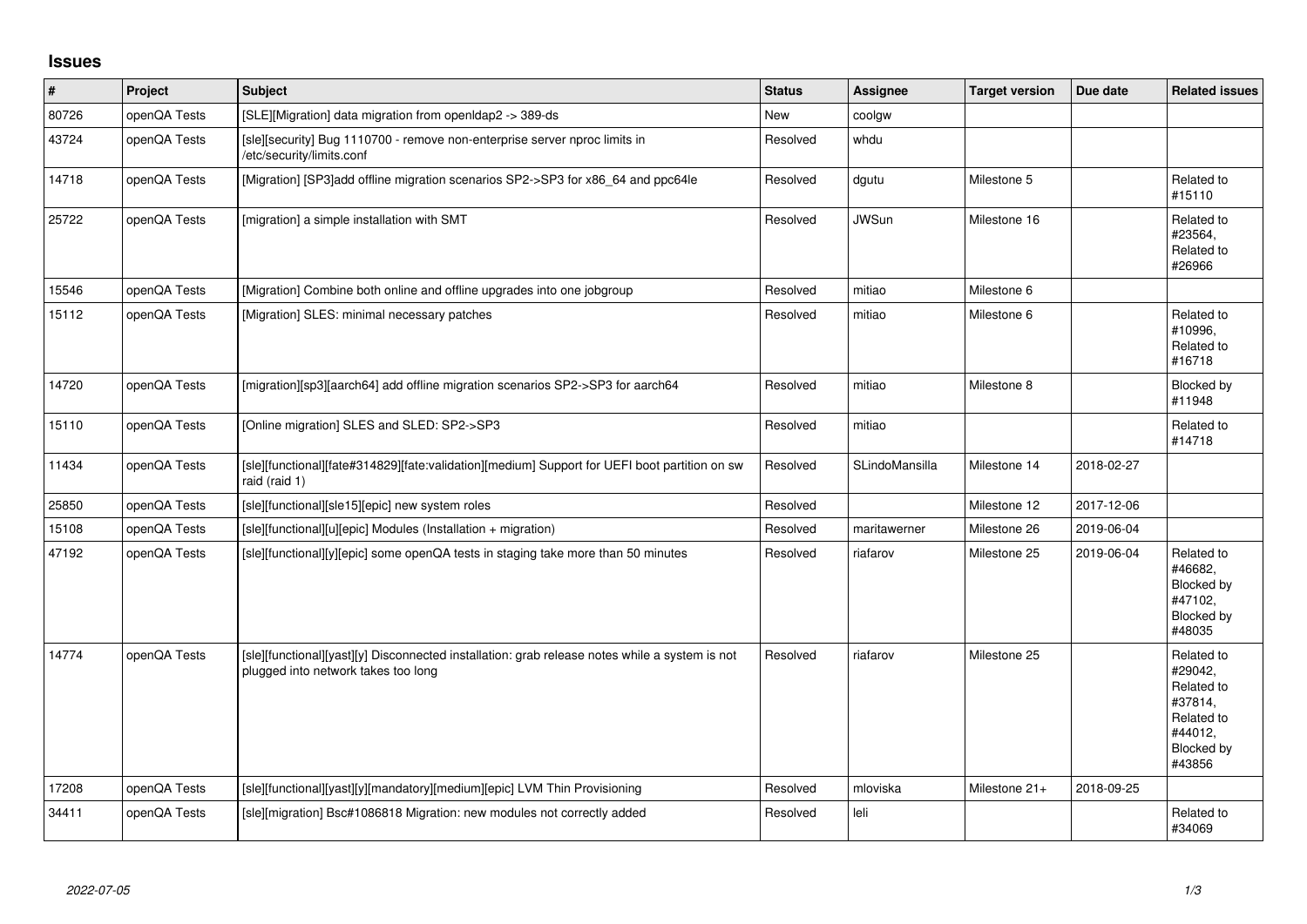| $\pmb{\#}$ | Project      | Subject                                                                                                                                                                                                                              | <b>Status</b> | Assignee     | <b>Target version</b> | Due date | <b>Related issues</b> |
|------------|--------------|--------------------------------------------------------------------------------------------------------------------------------------------------------------------------------------------------------------------------------------|---------------|--------------|-----------------------|----------|-----------------------|
| 47195      | openQA Tests | [sle][migration][functional][u][epic] check orphaned_packages_check.pm for SLE installation<br>tests                                                                                                                                 | Resolved      | mgriessmeier | Milestone 28          |          |                       |
| 10832      | openQA Tests | [sle][sled]Dual-boot installation testing for SLED12 (SP2)                                                                                                                                                                           | Resolved      | GraceWang    |                       |          |                       |
| 17042      | openQA Tests | [sles][functional][modules] Modules installation                                                                                                                                                                                     | Resolved      | dgutu        | Milestone 8           |          |                       |
| 15306      | openQA Tests | [sles][functional]Feature 322050: Release lifecycle data for Toolchain Module                                                                                                                                                        | Resolved      | riafarov     | Milestone 9           |          |                       |
| 11708      | openQA Tests | Add-on installation: review zypper_Ir testcase                                                                                                                                                                                       | Resolved      | michalnowak  | Milestone 3           |          | Related to<br>#11460  |
| 11432      | openQA Tests | Feature 312751: snapper: cleanup rules based on free space and/or fill-level                                                                                                                                                         | Resolved      | dgutu        | Milestone 3           |          | Related to<br>#15036  |
| 11792      | openQA Tests | Feature 313516: implement image based snapshotting for btrfs analog to zfs send/receive                                                                                                                                              | Resolved      | mkravec      |                       |          |                       |
| 11436      | openQA Tests | Feature 317701: Additional bootloader testing: Do not use perl-bootloader in<br>yast2-bootloader                                                                                                                                     | Resolved      | okurz        | Milestone 3           |          |                       |
| 11440      | openQA Tests | Feature 317897: [BETA 1] Provide minimal possible size of a btrfs filesystem for resizing                                                                                                                                            | Resolved      | mkravec      | Milestone 3           |          |                       |
| 11442      | openQA Tests | Feature 317970: Remove creation of autoyast profile during installation                                                                                                                                                              | Resolved      | mkravec      | Milestone 3           |          |                       |
| 11446      | openQA Tests | Feature 318144: Btrfs quota group improvements                                                                                                                                                                                       | Resolved      | mkravec      | Milestone 3           |          | Copied to<br>#13974   |
| 11448      | openQA Tests | Feature 318405: implement bash autocompletion for btrfs commands                                                                                                                                                                     | Resolved      | mkravec      | Milestone 3           |          |                       |
| 11450      | openQA Tests | Feature 318787: YaST logic on Network Restart while no confg changes were made                                                                                                                                                       | Resolved      | dzedro       | Milestone 3           |          |                       |
| 12908      | openQA Tests | Feature 318875 and 320919: Add Saltstack to the Advanced Systems Management Module                                                                                                                                                   | Resolved      |              |                       |          |                       |
| 11452      | openQA Tests | Feature 318945: AutoYaST EULA display                                                                                                                                                                                                | Resolved      | mkravec      | Milestone 3           |          |                       |
| 11794      | openQA Tests | Feature 319335: UNC: Secondary viewonly password                                                                                                                                                                                     | Resolved      | mkravec      |                       |          |                       |
| 11454      | openQA Tests | Feature 319624: YaST - Existing SSH Host Keys Dialog                                                                                                                                                                                 | Resolved      | dzedro       | Milestone 3           |          |                       |
| 11456      | openQA Tests | Feature 319639: Set hostname in Installer properly                                                                                                                                                                                   | Resolved      | michalnowak  | Milestone 3           |          |                       |
| 11458      | openQA Tests | Feature 319716: Automatic Update of YaST at beginning of the installation                                                                                                                                                            | Resolved      | okurz        | Milestone 3           |          |                       |
| 11798      | openQA Tests | Feature 319981: ACPI Support for AArch64                                                                                                                                                                                             | Resolved      | mkravec      |                       |          |                       |
| 11800      | openQA Tests | Feature 320292: ALPN support for openssl                                                                                                                                                                                             | Resolved      | michalnowak  | Milestone 3           |          |                       |
| 12910      | openQA Tests | Feature 320418: Proper placement of "encrypt filesystem" option                                                                                                                                                                      | Resolved      | okurz        | Milestone 3           |          |                       |
| 11460      | openQA Tests | Feature 320494: Disable installation source after installation if we register system                                                                                                                                                 | Resolved      | michalnowak  | Milestone 3           |          | Related to<br>#11708  |
| 11462      | openQA Tests | Feature 320597 and 320699: Introduce 'zypper lifecycle' to provide information about life<br>cycle of individual products and packages and Do not communicate End of Support dates,<br>that change later to a previous point in time | Resolved      | okurz        | Milestone 3           |          |                       |
| 11804      | openQA Tests | Feature 320678: GCC 4.8 on SDK for AArch64                                                                                                                                                                                           | Resolved      | okurz        | Milestone 3           |          |                       |
| 13750      | openQA Tests | <b>HPC Module</b>                                                                                                                                                                                                                    | Resolved      | mgriessmeier | Milestone 3           |          |                       |